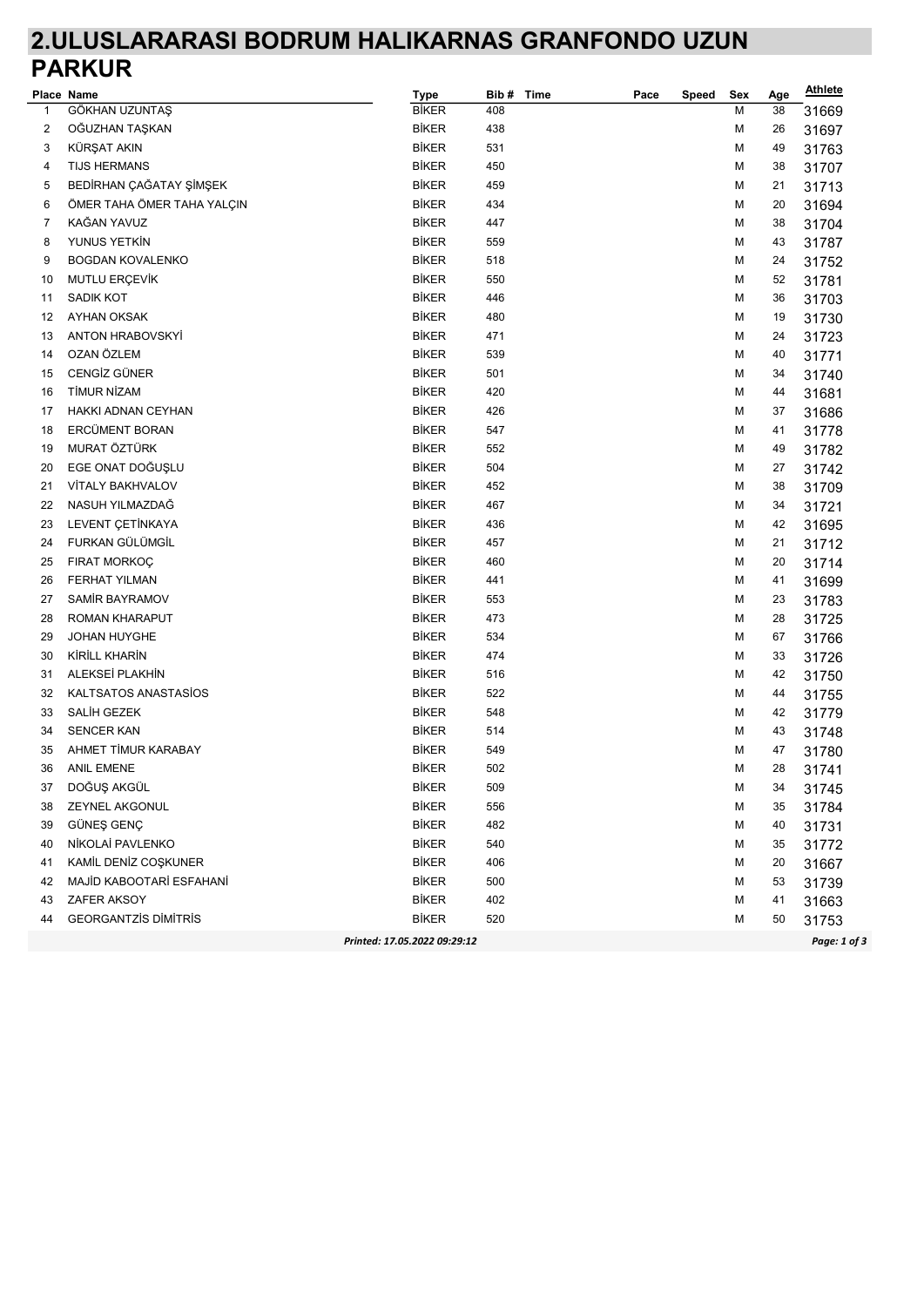## 2.ULUSLARARASI BODRUM HALIKARNAS GRANFONDO UZUN PARKUR

|    | Place Name               | <b>Type</b>                  | Bib# | Sex | Age | <b>Athlete</b> |
|----|--------------------------|------------------------------|------|-----|-----|----------------|
| 45 | <b>EAN REID</b>          | <b>BİKER</b>                 | 456  | М   | 55  | 31711          |
| 46 | <b>AZİZ SARI</b>         | <b>BİKER</b>                 | 427  | М   | 31  | 31687          |
| 47 | MUSTAFA AĞÖREN           | <b>BİKER</b>                 | 416  | M   | 37  | 31677          |
| 48 | OĞUZ ŞENGEZER            | <b>BİKER</b>                 | 430  | M   | 46  | 31690          |
| 49 | KEMAL ERHAN ÖZKAN        | <b>BİKER</b>                 | 542  | M   | 50  | 31774          |
| 50 | ERCAN ÖZKAYA             | <b>BİKER</b>                 | 469  | М   | 38  | 31722          |
| 51 | SALİH TURAL              | <b>BİKER</b>                 | 462  | M   | 44  | 31716          |
| 52 | NİKOLAİ PAVLENKO         | <b>BİKER</b>                 | 543  | M   | 35  | 31775          |
| 53 | ABDÜSSELAM ÇAMUR         | <b>BİKER</b>                 | 449  | M   | 47  | 31706          |
| 54 | HÜSEYİN GÜLLÜOĞLU        | <b>BİKER</b>                 | 463  | м   | 52  | 31717          |
| 55 | EGEMEN ÜMİT HAZAR        | <b>BİKER</b>                 | 466  | М   | 36  | 31720          |
| 56 | SAEID SATTARZADEH        | <b>BİKER</b>                 | 499  | М   | 46  | 31738          |
| 57 | TURHAN GÜNAY             | <b>BİKER</b>                 | 545  | М   | 33  | 31776          |
| 58 | CEM ÖZGÜR ORUÇ           | <b>BİKER</b>                 | 558  | M   | 43  | 31786          |
| 59 | <b>BATUHAN AKINCI</b>    | <b>BİKER</b>                 | 409  | М   | 32  | 31670          |
| 60 | <b>FATIH TOPÇU</b>       | <b>BİKER</b>                 | 532  | M   | 44  | 31764          |
| 61 | FAHRİ ÖZGÜR ARIS         | <b>BİKER</b>                 | 422  | М   | 47  | 31683          |
| 62 | ERTUĞRUL ÖZDİNÇ          | <b>BİKER</b>                 | 417  | М   | 31  | 31678          |
| 63 | ÖMER AFŞIN ÖZMEN         | <b>BİKER</b>                 | 461  | М   | 47  | 31715          |
| 64 | ÖZKAN BALABAN            | <b>BİKER</b>                 | 511  | м   | 38  | 31746          |
| 65 | MESUT DOĞAN              | <b>BİKER</b>                 | 410  | М   | 41  | 31671          |
| 66 | ÖZCAN GÜLER              | <b>BİKER</b>                 | 528  | М   | 34  | 31761          |
| 67 | KOTZATAPANIS KOSTAS      | <b>BİKER</b>                 | 521  | м   | 55  | 31754          |
| 68 | ABDURAHMAN KOÇBASHLİ     | <b>BİKER</b>                 | 485  | М   | 43  | 31734          |
| 69 | <b>EVDOKÍA SOFOU</b>     | <b>BİKER</b>                 | 537  | м   | 50  | 31769          |
| 70 | <b>IAN ACASTER</b>       | <b>BİKER</b>                 | 454  | М   | 55  | 31710          |
| 71 | MEHMET ÖZTÜRK            | <b>BİKER</b>                 | 403  | М   | 39  | 31664          |
| 72 | <b>BURHAN YUSUF TAŞ</b>  | <b>BİKER</b>                 | 533  | М   | 44  | 31765          |
| 73 | AMİR ABDULA              | <b>BİKER</b>                 | 484  | М   | 28  | 31733          |
| 74 | <b>İSMAİL KAYA</b>       | <b>BİKER</b>                 | 421  | М   | 25  | 31682          |
| 75 | MUSTAFA KALALIOGLOU      | <b>BİKER</b>                 | 530  | М   | 50  | 31762          |
| 76 | <b>IBRAHIM EVGEÇ</b>     | <b>BİKER</b>                 | 414  | М   | 44  | 31675          |
| 77 | MUSTAFA YÖNET            | <b>BİKER</b>                 | 401  | М   | 40  | 31662          |
| 78 | PAVEL PAVLOL             | <b>BİKER</b>                 | 475  | М   | 39  | 31727          |
| 79 | <b>SERGEY PANKOV</b>     | <b>BİKER</b>                 | 517  | М   | 35  | 31751          |
| 80 | ÜMİT ÖZYILDIZ            | <b>BİKER</b>                 | 512  | М   | 41  | 31747          |
| 81 | TODD THİLLE              | BİKER                        | 415  | M   | 51  | 31676          |
| 82 | ERDEM KABADAYI           | <b>BİKER</b>                 | 557  | M   | 46  | 31785          |
| 83 | <b>TSOUTSI EFFROSYNI</b> | <b>BİKER</b>                 | 546  | M   | 51  | 31777          |
| 84 | ÇAĞLAR İLİ               | <b>BİKER</b>                 | 423  | М   | 41  | 31684          |
| 85 | ALİ MAYDA                | <b>BİKER</b>                 | 428  | М   | 34  | 31688          |
| 86 | <b>BARIŞ GENÇ</b>        | <b>BİKER</b>                 | 412  | М   | 44  | 31673          |
| 87 | <b>ORKUN EKİNCİ</b>      | <b>BİKER</b>                 | 465  | М   | 58  | 31719          |
| 88 | GÖKSAN AKAY              | <b>BİKER</b>                 | 411  | М   | 52  | 31672          |
| 89 | <b>BURAK KARACIK</b>     | <b>BİKER</b>                 | 527  | М   | 42  | 31760          |
|    |                          | Printed: 17.05.2022 09:29:12 |      |     |     | Page: 2 of 3   |